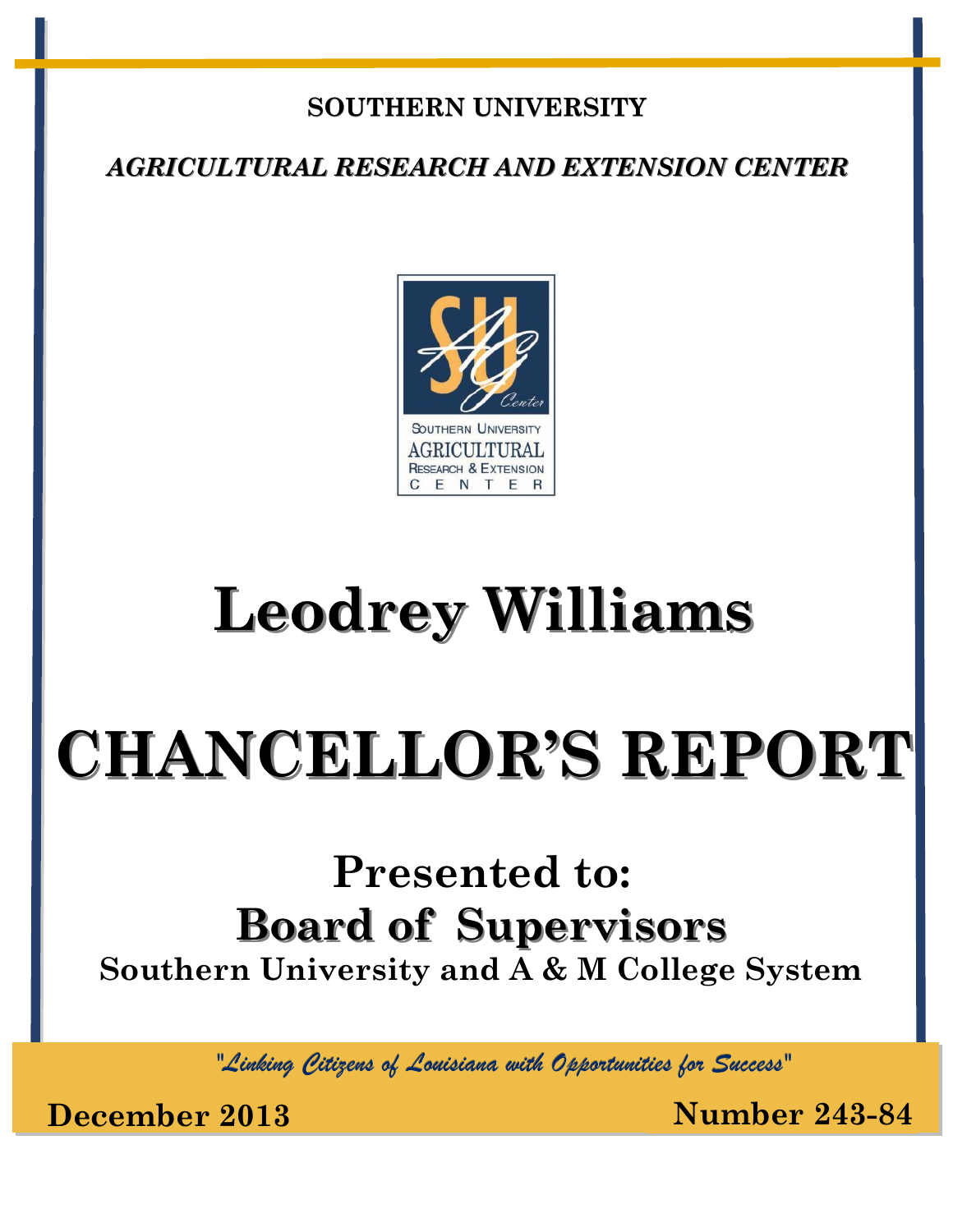#### **SOUTHERN UNIVERSITY AGRICULTURAL RESEARCH AND EXTENSION CENTER**

### **Training workshop inspires Women in Agriculture**

#### *Southern University Ag Center*

**Leodrey Williams**  Chancellor

**Adell Brown Jr.**  Exec. Vice Chancellor/Vice Chancellor for Research

**Gina E. Eubanks** Vice Chancellor for Extension

**Linda Batiste** Director of Finance

**Christopher Rogers** Director of Technology Services

**Editors** Bridget Udoh Donna C. Badon

**A. O. Williams Hall** P.O. Box 10010 Baton Rouge, LA 70813

**Tel**: (225) 771-2242

**Fax**: (225) 771-2861

**Website**: www.suagcenter.com

Southern University Agricultural Research and Extension Center, an entity of the Southern University System, Leodrey Williams, Chancellor; Ronald Mason, Jr., System President,; Attorney Bridget A. Dinvaut, Chairman, Board of Supervisors. It is issued in furtherance of the Cooperative Extension Work Act of December 1971, and the Agricultural Research Program, in cooperation with the U.S. Department of Agriculture. All educational programs conducted by the Southern University Agricultural Research and Extension Center are provided to all persons regardless of race, national origin, or disability. © 2008 SU Ag Center.

The Southern University Ag Center held the first workshop in its series of Wisteria Alliance Women in Ag training on Saturday, November 16 at the Maurice Edmond Livestock Arena in Baker. Workshop topics included understanding the basics of farm safety

presented by Dawn Mellion-Patin, Agricultural Specialist; handling small tools by Victoria McMullen-Dunn, Agricultural Science Educator in East Feliciana Parish; and making garden waste work for you by Mila Berhane, Senior Research Associate.

Participants learned how to make a picnic table in their hands-on exercise. The workshop attracted about 20 participants.

Dr. Dawn Mellion-Patin, Project Director, coordinates the training series. Next training is on January 11, 2014.



Dr. Mellion-Patin shows some farm safety equipment



Mrs. Dunn, right, demonstrate how to measure wood for cutting



Trainees practice cutting wood





Participants build picnic table Building team stands behind newly completed picnic table



Builders test their finished product



Mrs. Berhane shows product of garden waste



Sample of garden waste to use in compost bin



Mrs. Christie Monroe gives a talk on safe use of farm tractor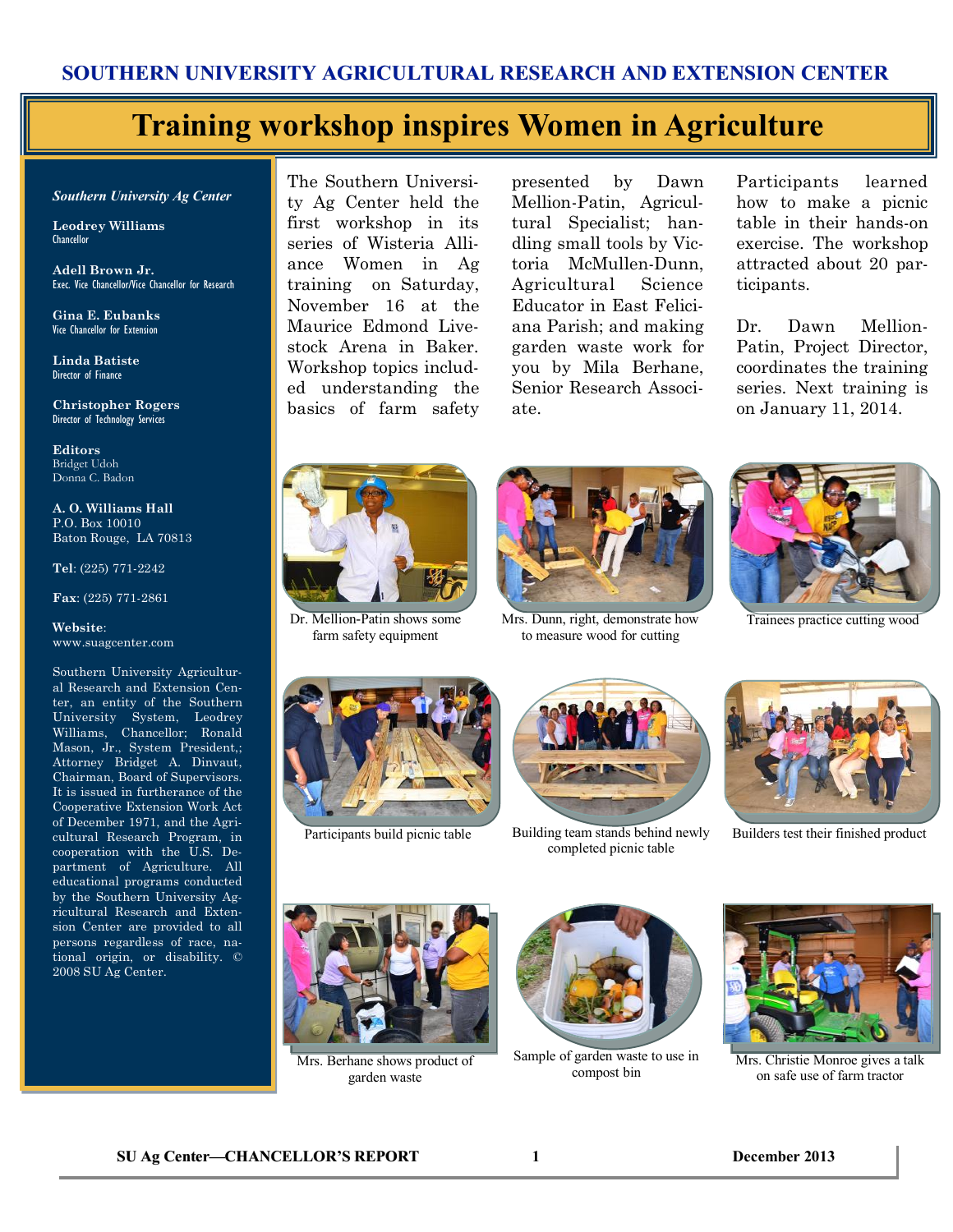### **Fall garden at Jetson Correctional Center for Youth ripe for harvest**



**Dr. Bandele, right, imparts hands-on gardening skills to students at JCY.**

The fall garden at Jetson Correctional Center for Youth, dubbed "The Young Men's Garden," is progressing successfully. Early in the season, the boys harvested pumpkins for decorating their dorm rooms. This year's pumpkin harvest was limited, but the youth plan to grow a larger pumpkin patch next year. Currently, there are two types of garden on the JCY campus. One is a raised bed style garden, and the other is a traditional in-ground row garden. The raised bed gardens have been planted with lettuce, different varieties of mustards and collards. In the traditional garden, the boys are growing lettuce, mustards, radishes, carrots, broccoli, cauliflower and onions. Produce harvested from these gardens will be utilized in the campus cafeteria or sold for project income.

As part of the Horticulture Trade project, select JCY youth have participated in two field trips this year in affiliation with the Southern Ag Center. In September, four youth participated in the Back to School Summit in Lafayette, La. At the event, JCY students had an opportunity to witness motivational speakers' presentations, tour different booths and talk to a variety of representatives about teenage issues. In the second field trip, four JCY youth participated in the 2013 Fall Gardening Workshop held at the Southern University Ag Center. Christie Monroe, project coordinator, and Owusu Bandele, retired horticultural professor/garden instructor, presented on the topic of "Incarcerated Populations" focusing on the gardens and youth at JCY. Each of the participating youth from JCY at the workshop also presented a summary of his personal experiences with the SU Ag Center Horticulture Trade classes; and how the gardens have affected their coping with feelings of anger, overall attitudes, and the possibility of working in the field of agriculture upon release. They also entertained a very thorough and intriguing question and answer portion of the presentation. Stephanie Elwood, Extension Associate of Community Gardens and garden instructor at JCY began teaching the youth from the Horticultural License Book in prepara-

tion for youth interested in taking the test. She is approaching it step -by-step with the goal that a few students will be ready to take the Horticulture License exam in spring 2014. This will benefit the youth upon release.

Ms. Kelli Hollins, Program Assistant, has been teaching marketing classes in conjunction with the SU Ag Center Horticulture Trade Class to prepare students for produce handling during and after harvest. Through these marketing classes, the youth decided to name the garden on JCY's campus "The Young Men's Garden." The JCY/ SU Ag Center Horticulture Trade students will have the opportunity to start working on iPads this December and January 2014. This will provide a continuation of understanding for the business phase of the garden. The youth are preparing the grounds on their campus for a fruit orchard which will consist of lemon, kumquat, satsuma, and several varieties of fig trees. The future is looking bright for the SU Ag Center Horticulture Trade Class at JCY and participating youth.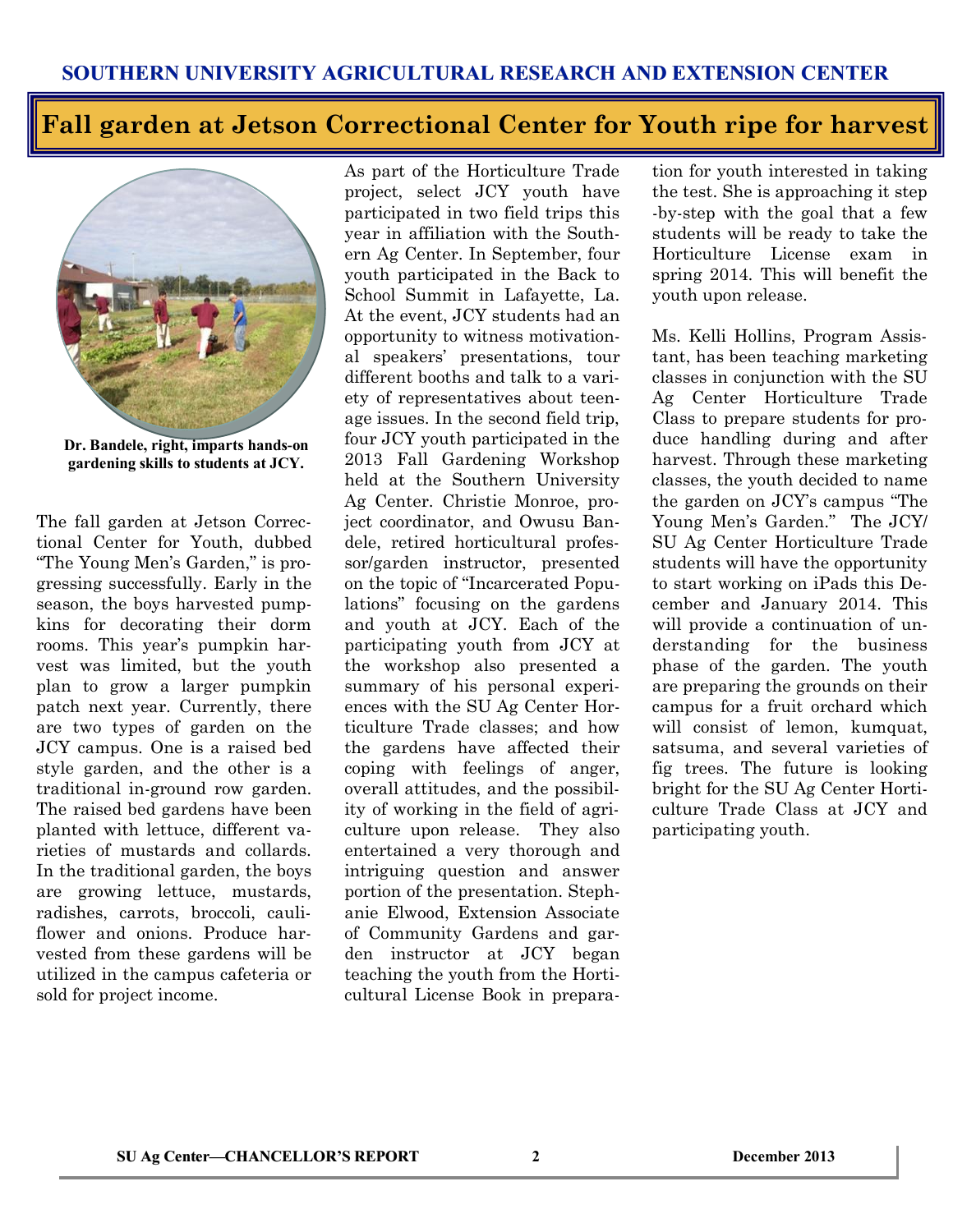#### **SOUTHERN UNIVERSITY AGRICULTURAL RESEARCH AND EXTENSION CENTER**

#### **Business Development Training held in Bastrop, Oak Grove, and Alexandria**

**Bastrop, November 12**: The Center for Rural and Small Business Development (CRSBD), in conjunction with the Morehouse Economic Development Corporation held a Business Development Training in the Bastrop Visitors' Center. The free seminar provided participants with information on how to start a small business or expand an existing business. It also provided business etiquette information and marketing techniques to promote a business.

During the seminar, Kay King with the Morehouse Economic Development Corporation welcomed the participants and SU Ag Center Assistant Area Agent Odis Hill spoke about the services provided through the Southern University Agricultural Research & Extension Center.

LaKeeshia Giddens, E-Learning Center Program Director, spoke about the Center for Rural and Small Business Development and its E-Learning Center. Eual Hall, Business Outreach Specialist, facilitated the Starting and Expanding a Business session; Sonja Butler, Administrative Program Assistant, facilitated the Business Etiquette session and Giddens facilitated the Marketing Techniques session.

The CRSBD will continue to partner with the SU Ag Center's field agents and economic development organizations to provide business development training within Louisiana's rural underserved communities.

**Oak Grove, November 14:** More than 30 current and potential small business owners attended a business development training facilitated by the Center. The seminar was held at the Thomas Jason Lingo Community Center (SU/ LSU Ag Center) in Oak Grove, La., West Carroll Parish.

A welcome was provided by SU Ag Center Associate Area Agent, Carolyn Robinson and CRSBD staff members Eual Hall, Sonja Butler and LaKeeshia Giddens conducted presentations on how to start and expand a business, proper business etiquette and business marketing techniques.

**Alexandria, November 18:** The Center for Rural and Small Business Development held another free business training at the Rose of Sharon Baptist church in Alexandria, La. Over 30 participants attended the training that focused on the topics of starting and expanding a business, maintaining business etiquette and marketing a business. The participants learned how to start or expand an existing business, received the forms and applications needed to legally operate a business in the state of Louisiana, as well as information to ensure that an existing business continues to operate efficiently. They also received business etiquette information and marketing techniques to help promote a business.



**Bastrop: Odis Hill addresses audience**



**Oak Grove: Eual Hall facilitates session**



**Alexandria: Lakeeshia Giddens explains E-Learning functions to participants**